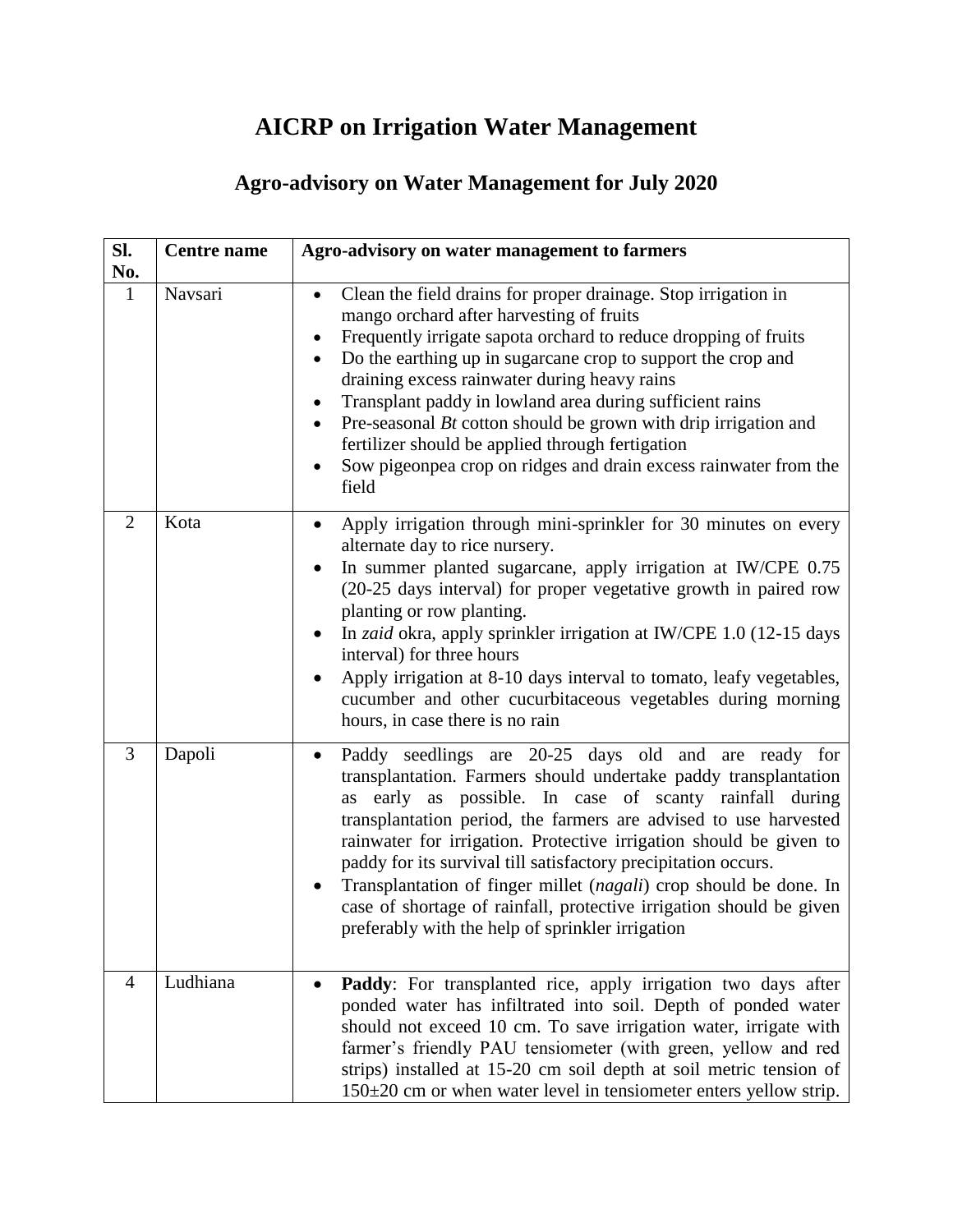|   |            | Care should be taken that field does not develop cracks.                                                                                                                                                                                                                                                                                                                                                                                                                                                                                                                                                                                         |
|---|------------|--------------------------------------------------------------------------------------------------------------------------------------------------------------------------------------------------------------------------------------------------------------------------------------------------------------------------------------------------------------------------------------------------------------------------------------------------------------------------------------------------------------------------------------------------------------------------------------------------------------------------------------------------|
|   |            | <b>Paddy:</b> Apply need based irrigation at 5-10 days interval to direct<br>seeded rice depending on the soil type. Irrigation interval may be<br>adjusted with rainfall. Optimum time to transplant recommended<br>varieties of basmati rice (Punjab Basmati 2, Punjab Basmati 3,<br>Punjab Basmati 4, Punjab Basmati 5, Pusa Basmati 1121, Pusa<br>Basmati 1637, Pusa Basmati 1718) seedlings in the field is first<br>fortnight of July and for varieties CSR 30, Basmati 370, Basmati<br>386, Pusa Basmati 1509 it is second fortnight of July. Irrigation<br>scheduling to direct seeded basmati rice is similar to direct seeded<br>rice. |
|   |            | <b>Cotton:</b> Need based irrigation to the crop should be given<br>$\bullet$<br>according to prevailing weather conditions. Drain out excessive<br>water from field in case stagnation of water during rains.                                                                                                                                                                                                                                                                                                                                                                                                                                   |
|   |            | <b>Kharif moong:</b> Sowing of the crop should be completed till $2nd$<br>fortnight of July after pre-sowing irrigation.                                                                                                                                                                                                                                                                                                                                                                                                                                                                                                                         |
|   |            | Maize: Need based irrigation should be given. Drain out excess<br>$\bullet$<br>water to avoid flooding in the fields during rains.                                                                                                                                                                                                                                                                                                                                                                                                                                                                                                               |
|   |            | <b>Vegetables:</b> Sow kharif vegetable crops like okra, cowpea, sweet<br>$\bullet$<br>potato, early radish, bottlegourd, bitter gourd, sponge gourd and<br>pumpkin. Transplanting of brinjal, tomato and early varieties of<br>cauliflower may also be completed in this month.                                                                                                                                                                                                                                                                                                                                                                 |
|   |            | Fruits: Apply light and frequent irrigations to fruit plants such as<br>$\bullet$<br>pear, citrus, late bearing peach according to weather conditions<br>(rain).                                                                                                                                                                                                                                                                                                                                                                                                                                                                                 |
|   |            | Farmers are also advised to do regular monitoring, have<br>preparedness and take control measures as preventive efforts and<br>remain vigil to combat the prevailing locust swarm threat to the<br>state from the adjoining states of Rajasthan and Haryana.                                                                                                                                                                                                                                                                                                                                                                                     |
| 5 | Coimbatore | Weather forecasting and agro advisory weekly and seasonal<br>information has been given to farmers to increase the crop yield<br>and profit to the farmers.<br>Price forecasting for the selected commodities has been issued to<br>$\bullet$                                                                                                                                                                                                                                                                                                                                                                                                    |
|   |            | the farmers to take decision on selling the produce or storing the<br>produce.<br>Supply and demand side interventions have been given to reduce                                                                                                                                                                                                                                                                                                                                                                                                                                                                                                 |
|   |            | the over exploitation of groundwater in the Noyyal and Bhavani<br>basins of Tamil Nadu                                                                                                                                                                                                                                                                                                                                                                                                                                                                                                                                                           |
|   |            | Rice cultivation during July 2020 (Kuruvai) is not possible since<br>the water level in Periyar Dam (112 ft) and Vaigai dam (42 ft) are                                                                                                                                                                                                                                                                                                                                                                                                                                                                                                          |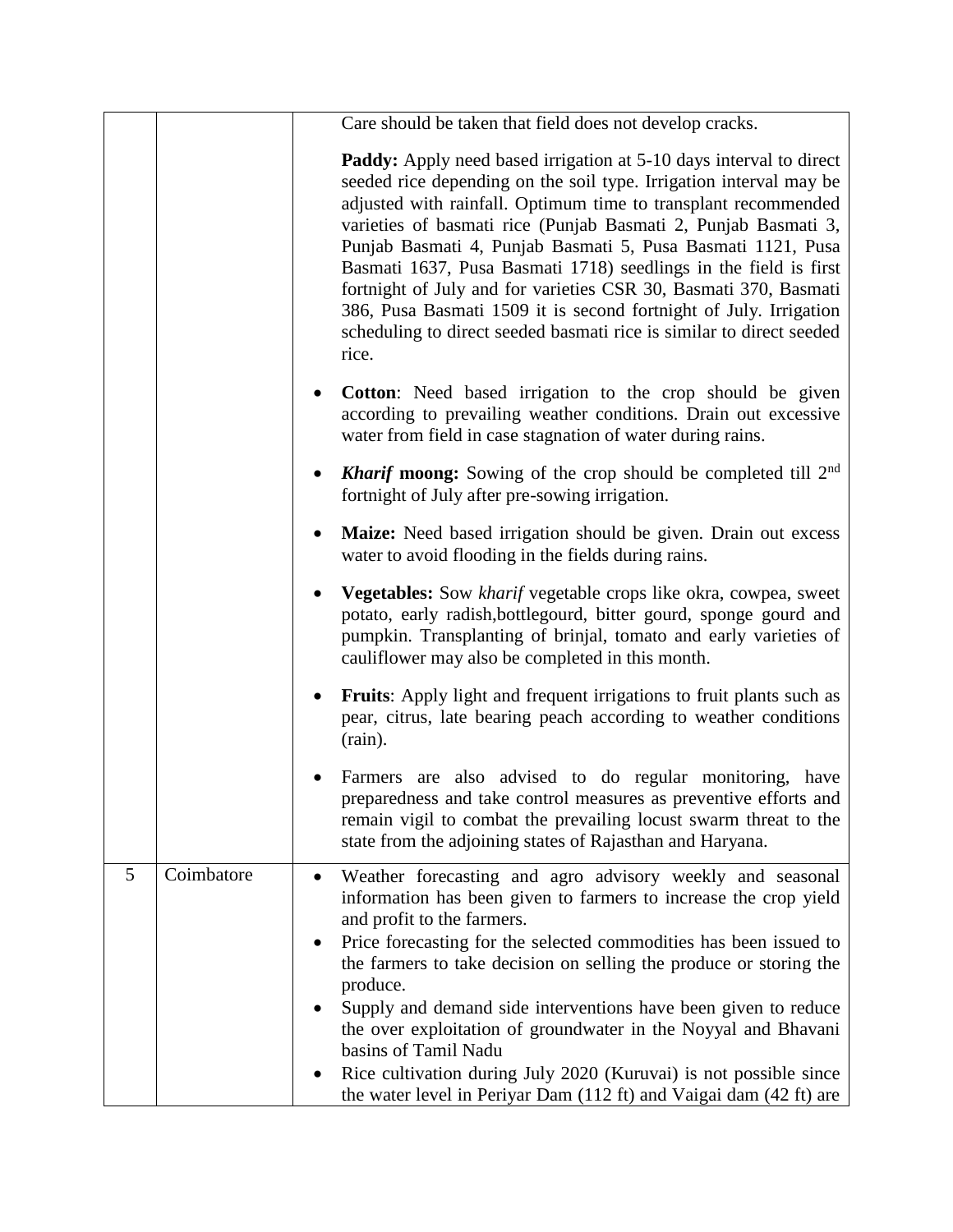|   |         | not sufficient to release water for the irrigation in Periyar Vaigai<br>command area<br>Lowland farmers of the command area are advised to prepare their<br>field for raising green manures either daincha (thakaipoondu/<br>thaka) or sunhemp (sanapai) by utilizing the rainfall of July 2020.<br>The recommended seed rate is 50 kg/ha and to be incorporated<br>before flowering ( $@$ 40 days approximately. This will save 25 %<br>of N fertilizer use in subsequent cropping period.<br>For upland system, the green gram (CoGg8) can be sown with the<br>rainfall received from South west monsoon during July 2020<br>(Aadi pattam).<br>In Lower Bhavani Project area, 100 cusecs of water will be<br>released in Kalingrayan canal from July 2020 to October 2020<br>which covers Bhavani block of Erode District. Hence it is advised<br>to go for direct sowing of paddy with drum seeder and alternate<br>wetting and drying method of irrigation for paddy may be<br>practiced during Kharif season to get optimum yield and increased<br>water use efficiency.                                                                                                                                                                                                                                                                                                                                                                                                                                                                                                                                                                                                                            |
|---|---------|----------------------------------------------------------------------------------------------------------------------------------------------------------------------------------------------------------------------------------------------------------------------------------------------------------------------------------------------------------------------------------------------------------------------------------------------------------------------------------------------------------------------------------------------------------------------------------------------------------------------------------------------------------------------------------------------------------------------------------------------------------------------------------------------------------------------------------------------------------------------------------------------------------------------------------------------------------------------------------------------------------------------------------------------------------------------------------------------------------------------------------------------------------------------------------------------------------------------------------------------------------------------------------------------------------------------------------------------------------------------------------------------------------------------------------------------------------------------------------------------------------------------------------------------------------------------------------------------------------------------------------------------------------------------------------------------------------|
| 6 | Ayodhya | Farmers may do sowing of sprouted rice through drum seeder in<br>п<br>puddled soil and irrigate with 7 cm water in each irrigation after 4<br>days of disappearance of ponded water in checks of $10x10 \text{ m}^2$ .<br>Farmers may irrigate transplanted rice with 7 cm water in each<br>irrigation after 3 days of disappearance of ponded water in checks<br>of $10x10 \text{ m}^2$ .<br>Farmers may do sowing of <i>kharif</i> pulses (moong and urd) either<br>on ridges or on broad beds and irrigate with 5 cm irrigation<br>through furrows at 20-25 days interval if there is no/deficit rain.<br>Farmers may also do the planting of <i>kharif</i> maize either on ridges<br>п<br>or on broad beds and irrigate with 5-6 cm water in each irrigation<br>through furrows at 20-25 days interval if there is no/deficit rain.<br>Furrows of ridge/bed planting system also facilitate drainage for<br>Е<br>rainwater during events of heavy rains.<br>Irrigate sugarcane crop with 6 cm ponded water in each irrigation<br>at an interval of 20 days if there is no/deficit rain.<br>Irrigate turmeric crop with 5 cm water in each irrigation at 20-25<br>days interval if there is no/deficit rain.<br>Collect rainwater in ponds for its multiple use through rice based<br>Е<br>integrated farming with pisciculture and duckery production.<br>Farmers may do intercropping of pigeonpea (two rows, 50 cm<br>Е<br>apart) and urd (3 rows) on alternate broad raised beds at tail end of<br>canal command.<br>Farmers may also do intercropping of pigeonpea (2 rows, 50 cm<br>apart) on raised beds and sowing of rice in sunken beds (5 rows)<br>under poor availability of canal water. |